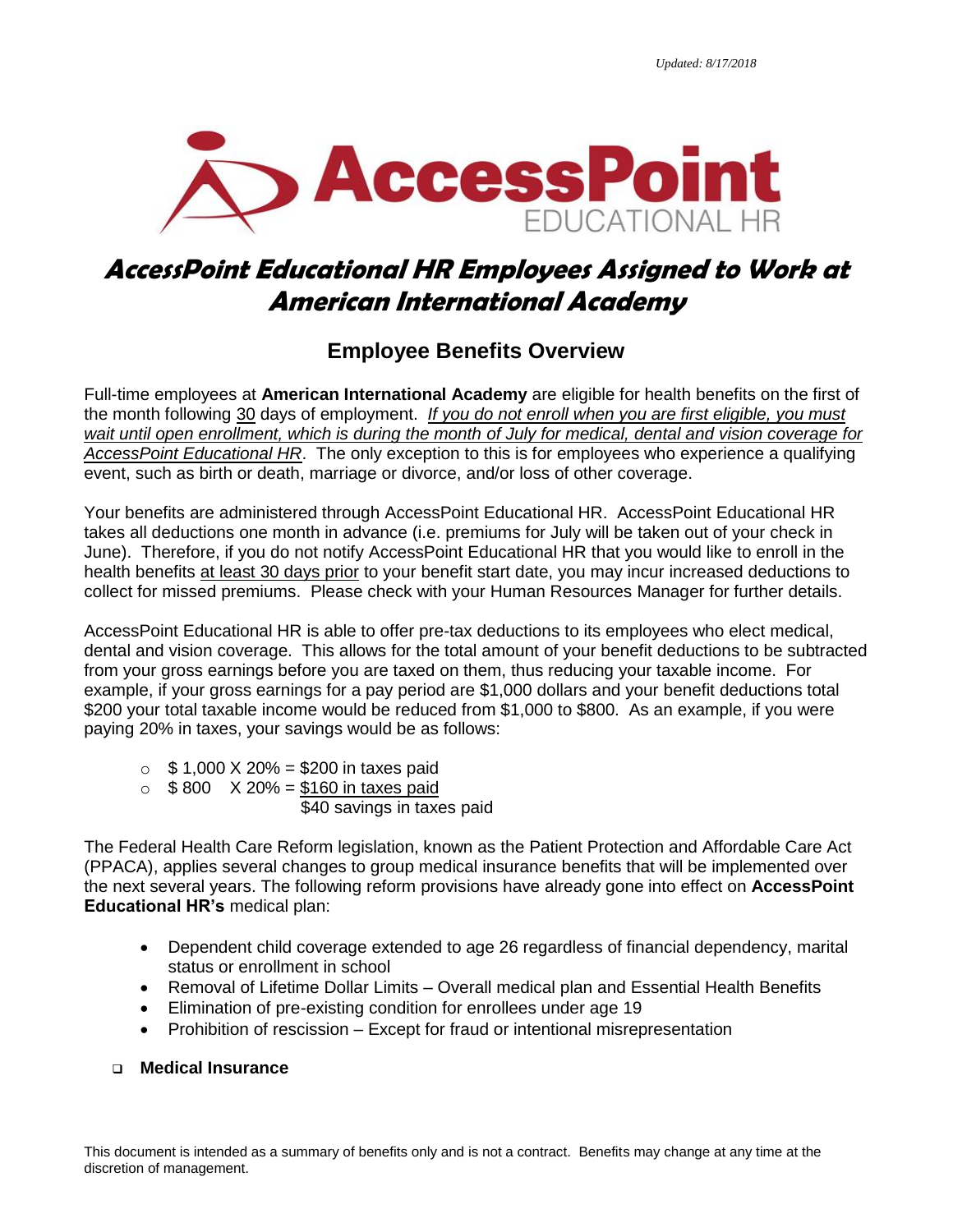**Blue Cross Blue Shield GlidePath Plan** is available for all full-time employees on the first of the month following 30 days of employment. The cost per employee for medical coverage will vary based the age of the employee and all dependents covered on the plan. Your employer will be contributing \$328.38 towards single, 732.63 towards 2-Party, 915.27 towards Family for the cost of medical coverage per month.

GlidePath offers ten (10) health care plan options and provides on-line/phone support that enables you to choose the right plan based on your needs.

Website: **[www.bcbsm.com/glidepath](http://www.bcbsm.com/glidepath)**

#### **Dental Insurance**

Guardian Optimal Dental DentalGuard Preferred PPO is available for all full-time employees on the first of the month following 30 days of employment. The cost for this coverage is as follows:

| <b>Status</b>                   | <b>Employee Cost per Month</b> |
|---------------------------------|--------------------------------|
| Single                          | \$9.09                         |
| Employee + Spouse               | \$18.37                        |
| Employee + Child(ren)           | \$18.71                        |
| Family                          | \$25.49                        |
| Maheita www.Guardiananytima.com |                                |

Website: [www.Guardiananytime.com](http://www.guardiananytime.com/)

Guardian Value Dental DentalGuard Preferred PPO is available for all full-time employees on the first of the month following 30 days of employment. The cost for this coverage is as follows:

| <b>Status</b>         | <b>Employee Cost per Month</b> |  |
|-----------------------|--------------------------------|--|
| Single                | \$0.00                         |  |
| Employee + Spouse     | \$0.00                         |  |
| Employee + Child(ren) | \$0.00                         |  |
| Family                | \$0.00                         |  |
|                       |                                |  |

Website: [www.Guardiananytime.com](http://www.guardiananytime.com/)

#### **Vision Insurance**

Guardian Vision VSP Signature is available for all full-time employees on the first of the month following 30 days of employment. The cost for this coverage is as follows:

| <b>Status</b>                                                                                                    | <b>Employee Cost per Month</b> |  |
|------------------------------------------------------------------------------------------------------------------|--------------------------------|--|
| Single                                                                                                           | \$0.00                         |  |
| Employee + Spouse                                                                                                | \$0.00                         |  |
| Employee + Child(ren)                                                                                            | \$0.00                         |  |
| Family                                                                                                           | \$0.00                         |  |
| $M_{\rm H}$ , the state of the second $\bigcap_{n=1}^{\infty}$ , the set of the second line of the second second |                                |  |

Website: [www.Guardiananytime.com](http://www.guardiananytime.com/)

#### **Voluntary Short-Term Disability**

All full-time employees are eligible to purchase short-term disability coverage through Guardian. Short-term disability will cover the employee on the 1<sup>st</sup> day that the employee misses work due to a non-work related injury, or on the 8th day that the employee has missed work due to illness. Short-Term Disability coverage pays 60% of average earnings, up to \$500.00 per week.

This document is intended as a summary of benefits only and is not a contract. Benefits may change at any time at the discretion of management.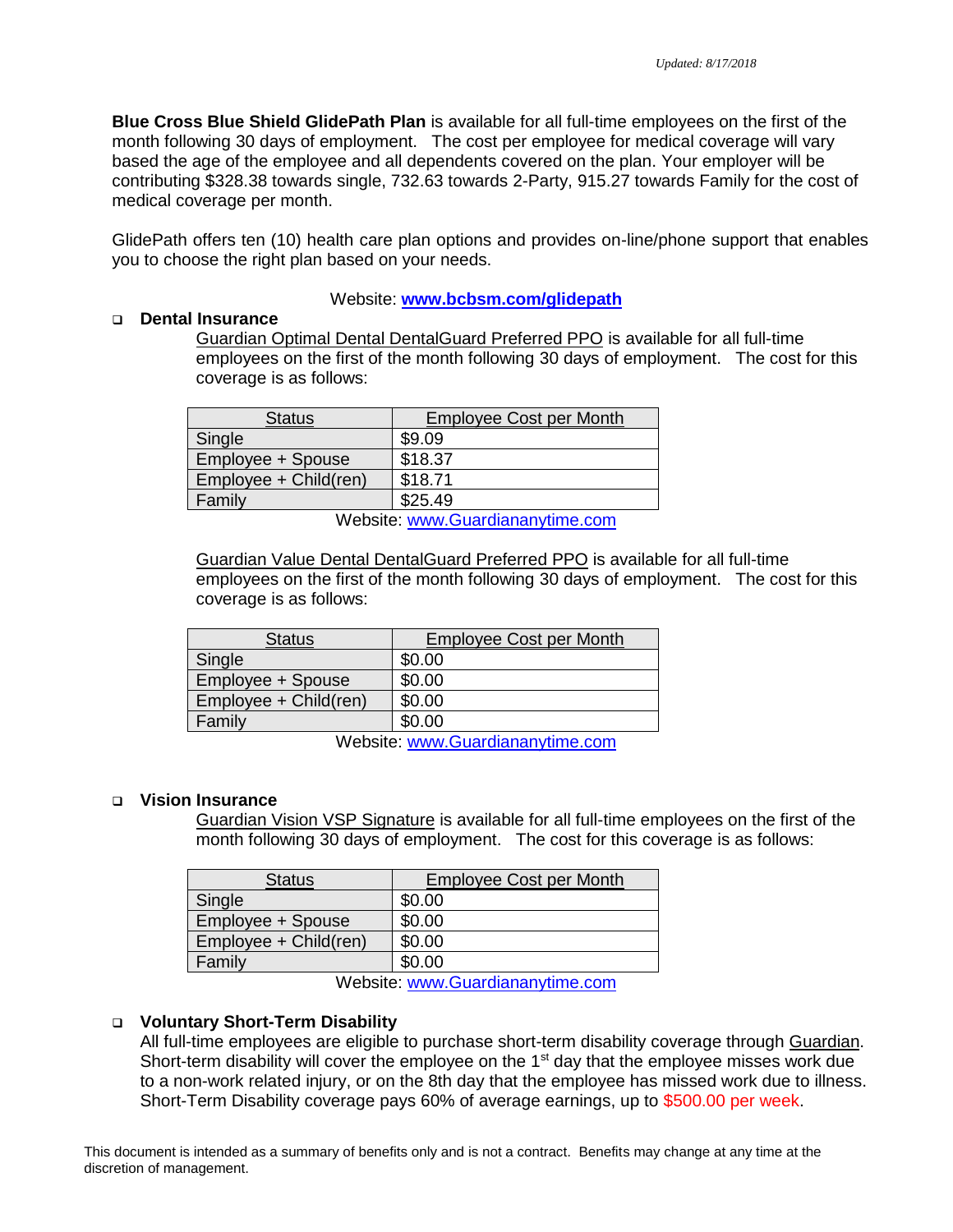# **Voluntary Long-Term Disability**

All full-time employees are eligible to purchase long-term disability coverage through Guardian. Long-term disability will cover the employee on the  $180<sup>th</sup>$  day that the employee misses work due to a non-work related injury or illness. Long-term disability coverage pays 60% of average earnings up to \$5,000 per month. Benefits continue while you are disabled up to 2 years.

# **Voluntary Life Insurance**

AccessPoint Educational HR offers voluntary life insurance through Guardian. Voluntary life insurance is available for the employee, employee's spouse and/or children. The employee is responsible for 100% of the cost of voluntary life insurance. Voluntary life insurance is agerated. Please see the provided chart for more information.

# **Employer Paid Life Insurance**

AccessPoint Educational HR offers \$20,000 employer paid life insurance through Guardian, for the employee. Additional voluntary coverage for the employee, employee's spouse and/or child(ren) is also available. The employee is responsible for 100% of the cost of voluntary life insurance. Voluntary life insurance is age-rated. Please see the provided chart for more information.

# **Flexible Spending/Health Savings Accounts**

All Full-Time AccessPoint Educational HR employees are eligible to participate in either a Medical Flexible Spending Account or a Health Savings Account, depending on which health plan you choose. All Full-Time employees are eligible for a Dependent Care Spending Account. These benefits are available when the employee has reached his/her eligibility date for health care benefits. These benefits allows employees to set aside pre-tax dollars for medical care and/or dependent care expenses. Please see the Flexible Spending Account enrollment packet for more detailed information.

#### **401(k) Retirement Plan**

Employees who are at least 18 years of age are eligible to participate in the 401(k) through Slavic 401(k) monthly following 30 days of continuous employment. A Summary Plan Description is available upon request. If you wish to obtain more information prior to becoming eligible, you can visit Slavic's website at, [www.slavic401k.com](http://www.slavic401k.com/) or call (800) 356-3009.

#### **Hospital Indemnity**

Full-Time staff are eligible to participate in Hospital Indemnity Coverage. Guardian Hospital Indemnity Insurance supplements your medical plan— no matter what type of other coverage you have. Guardian pays you cash benefits for hospital admissions and hospital stays. Cash benefits are paid directly to you — you decide how to use them. Costs are outlined in the Guardian Summary Packet.

# **Accident**

Full-Time staff are eligible to participate in Accident Coverage. Even if you have medical insurance, you will have out-of-pocket costs that could really set you back financially. Guardian pays you cash benefits for covered injuries, treatments and services, based on a comprehensive schedule of benefit amounts. Payments go directly to you, and you can pay for other expenses, like traveling to the hospital, childcare and lost income from missed work Costs are outlined in the Guardian Summary Packet.

# **Critical Illness**

This document is intended as a summary of benefits only and is not a contract. Benefits may change at any time at the discretion of management.